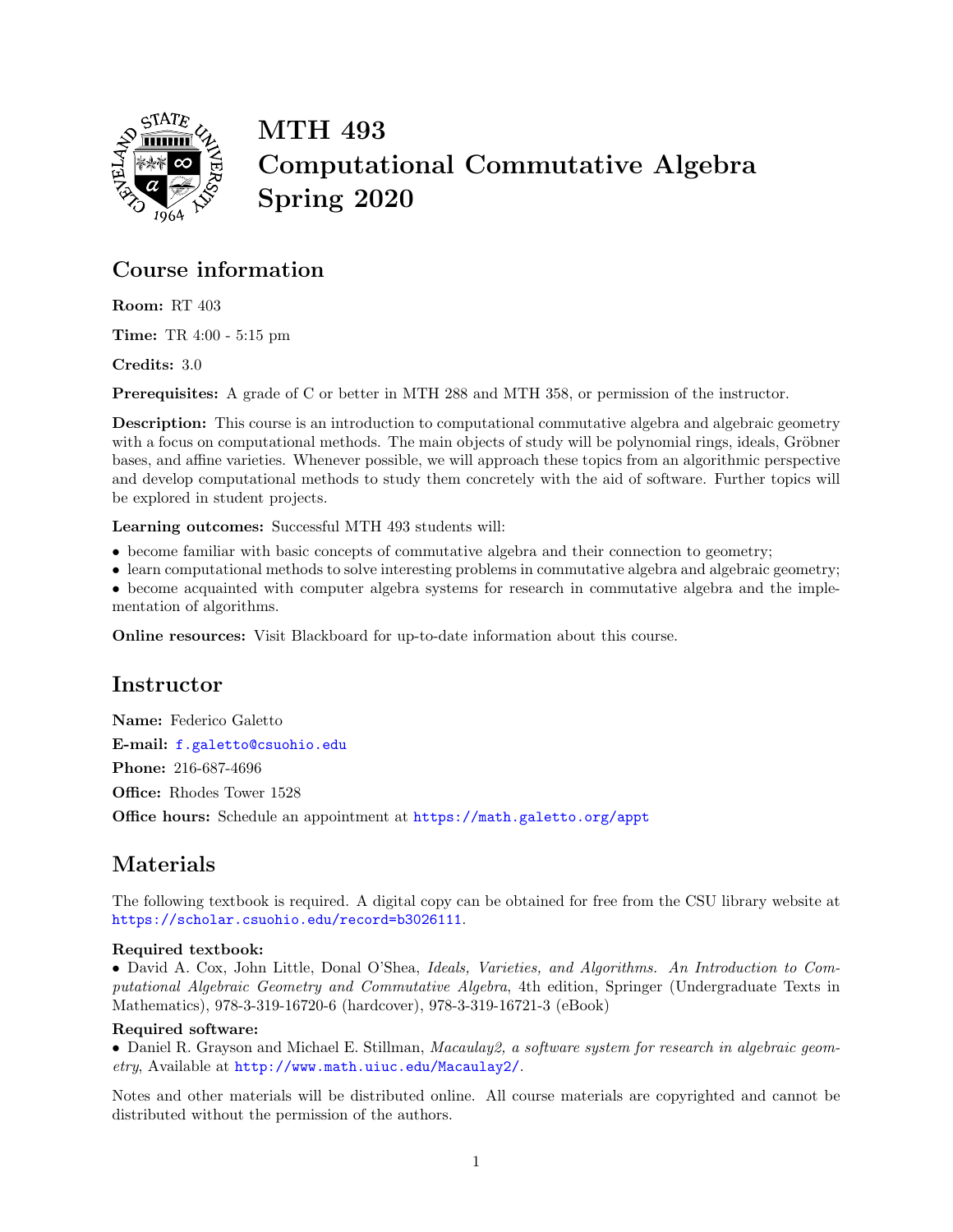## Grading

Grade calculation: All grades will be posted on Blackboard. Your percentage grade will be computed according to the following breakdown and converted to a letter grade as indicated below.

|               | 60\% Homework |      | $93\% - 100\%$    |               | $C+ 76\% - 79\%$ |
|---------------|---------------|------|-------------------|---------------|------------------|
|               |               |      | $A - 90\% - 92\%$ |               |                  |
|               | 20% Exam      |      |                   | $\mathcal{C}$ | 70%-75%          |
|               |               |      | $B+ 87\% - 89\%$  |               |                  |
|               | 20\% Project  |      |                   | $\Box$        | $60\% - 69\%$    |
| $100\%$ Total |               | B.   | 83%-86%           |               | $0\% - 59\%$     |
|               |               | $B-$ | - 80%-82%         |               |                  |

#### Homework:

- Due dates will be announced in class and online.
- All assignments must be submitted on Blackboard by the due date, unless otherwise indicated.

• Your work must be submitted as a single PDF file. If possible, prepare your solutions using typesetting software (e.g. LaTeX, LibreOffice Writer, Microsoft Word, etc.). If you handwrite solutions, scan them using a scanner machine or a dedicated scanning app (e.g. Adobe Scan, Microsoft OneDrive, etc.).

• Certain homework assignments will require students to write computer code for Macaulay2. More details on submitting these assignments will be given in class.

• Clearly indicate your name and student number on all assignments.

• Your solutions must be legible and clearly organized. You are expected to use proper grammar and correct spelling. Failure to comply may result in a request for resubmission or a lower grade.

• You are expected to work independently on all assignments, unless otherwise indicated.

Exams: There will be one exam held in class on the following (tentative) date:

• Thursday, March 26, 2020

Topics will be announced in class. You are required to bring identification.

Project: A final project on a topic of your choice is due on April 28. A selection of projects will be presented in class; other topics will be considered if close enough to the course content. Projects need to include a significant mathematical result, accompanied by relevant examples and computer code. More details about projects and related policies will be communicated in class.

Participation: Active participation is encouraged and can contribute positively to your grade. Such participation includes answering questions in class, asking good questions in class, etc.

Grade appeal: You are responsible for checking corrections on quizzes and tests, and for ensuring grades are reported correctly on Blackboard. Any appeal request must be submitted within one week after the grade is posted.